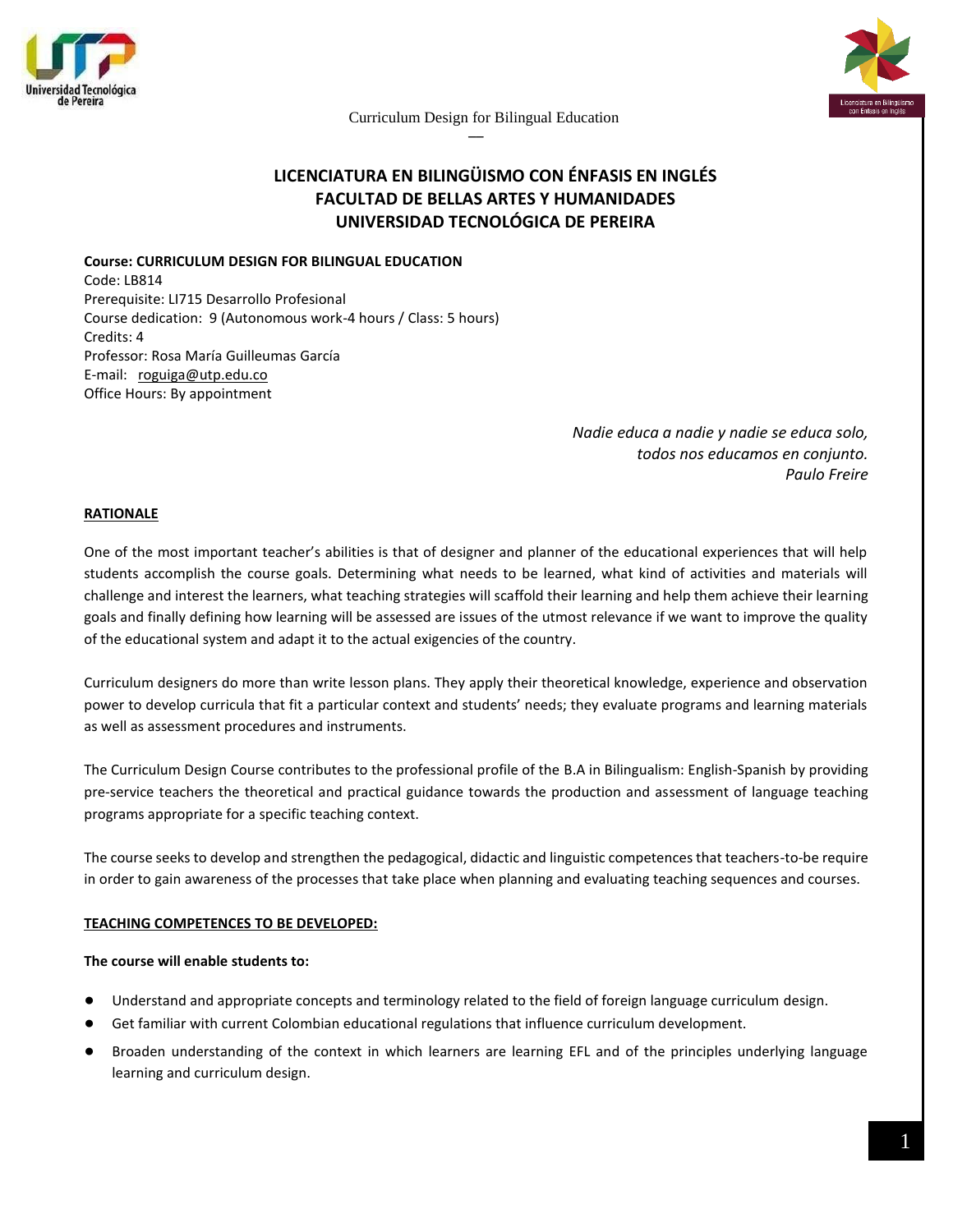

- Reflect on the impact of curriculum design on students´ achievements and program quality.
- Establish correlations among the curricula used in local EFL classes and current theories of language learning and curriculum design.
- Consider different aspects of lesson design and how they might affect students' achievements in language learning.
- Further develop the ability to design materials and activities for the classroom, integrating ICT in the educational process when appropriate.
- Extend knowledge and understanding of the language required for our professional role and improve the ability to use English both generally and for classroom purposes.

### **LEARNING COMPETENCES**

- Become autonomous and self-regulated.
- Collaborate efficiently with other classmates in the development of group projects and activity.
- Self-evaluate their own performance and results in the course.

### **LANGUAGE COMPETENCES**

Use oral and written skills appropriate to different registers and academic domains Strengthen L1 and L2 communicative skills

### **COURSE GOALS**

- Become acquainted with the current Colombian foreign language standards that apply to specific local and national contexts (i.e., public schools in different grade levels, bilingualism project in Colombia).
- Incorporate knowledge from theoretical perspectives on language learning, teaching and assessment to the understanding of curriculum design.
- Become acquainted with key concepts in evaluation and their relation to other curricular elements.
- Analyze and design tasks, materials and sequences of lessons for single sessions, weeks and school periods.

#### **COURSE CONTENTS**

- **1. Module 1: Background to curriculum design**
	- Elements of the curriculum
	- Approaches to Curriculum Design.
	- Laws, decrees and other documents regulating Colombian Curriculum

#### **2. Module 2: Supporting learners' needs.**

- Universal Learning Design
- Multiple Intelligences and learning styles. Emotional intelligence
- Learning strategies
- High order thinking skills

#### **3. Module 3: Methodologies in Language Learning and Teaching**

- Communicative language teaching
- Escuela Nueva
- Cognitive and Academic Language Learning Approach
- Project Based Language Learning and Teaching
- **4. Module 4: Planning a didactic unit**

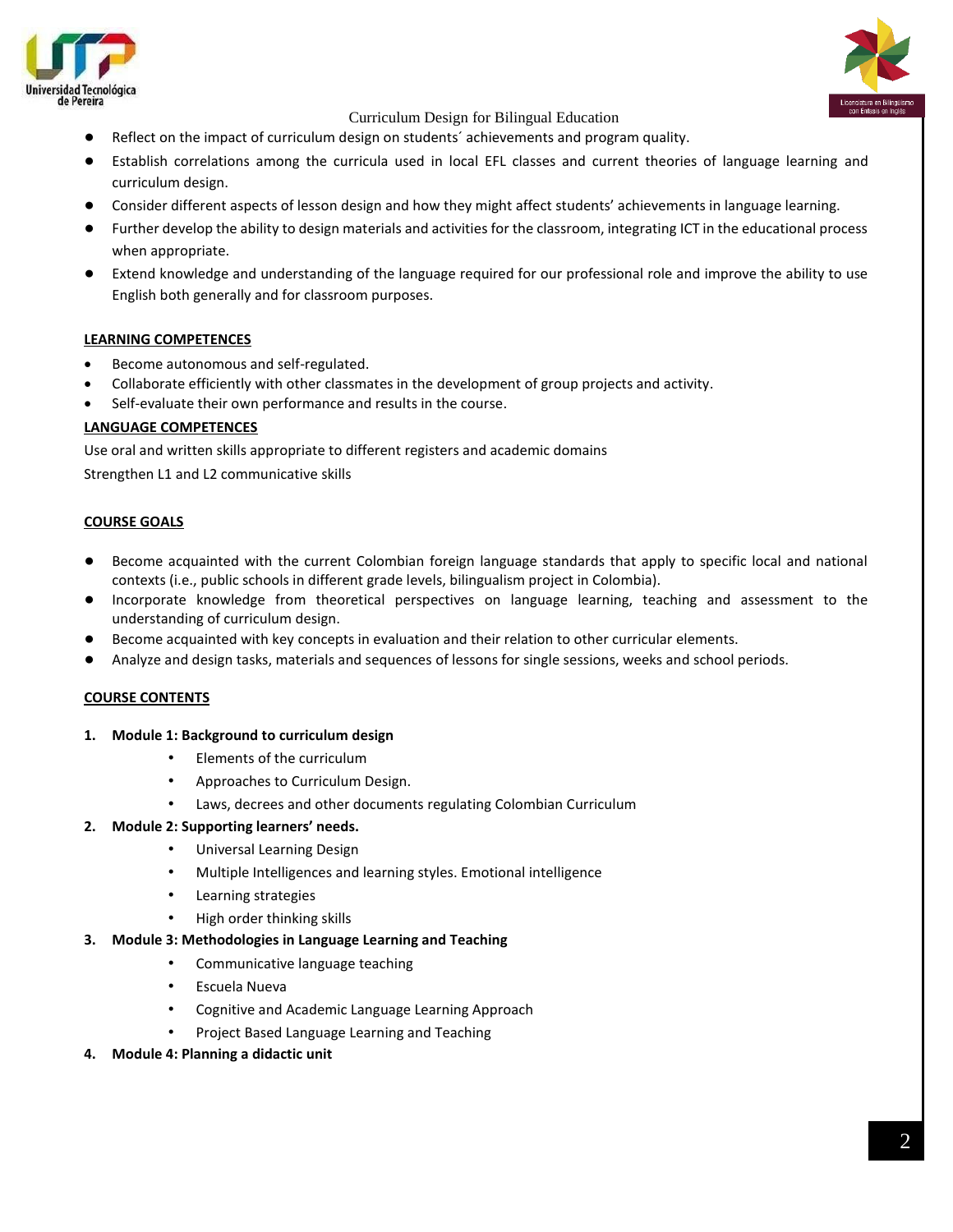



- Designing a Project to enhance bilingual learning
	- $\checkmark$  Planning lessons with a focus on reading
	- $\checkmark$  Planning lessons with a focus on listening
	- $\checkmark$  Planning lessons with a focus on speaking
	- $\checkmark$  Planning lessons with a focus on writing
	- $\checkmark$  Designing and adapting materials

#### **METHODOLOGY**

In accordance with current pedagogical models as well as with the approach set and described by Comité Curricular of the BA in Bilingualism: English-Spanish in the PEI, this course is guided by four different pedagogical approaches:

**Socio-constructivism:** classroom discussions and presentations as well as team work in the development of the different projects and task carried out during the semester have as a goal to create an environment in which knowledge can be socially constructed by the participants, who cooperate with their peers and have an active role in their learning process.

**Humanistic approach**: The student is respected as an individual and is responsible for making decisions about his learning. The teacher role in the class is that of a facilitator that provides and guides learning experiences. Learners' expectations, abilities, interests and needs both as students and future teachers of language are explored and considered in the course in order to promote motivation and involvement in the learning process. The different activities carried out during the course and the materials and resources suggested to the students aim at developing and endorsing autonomy in students. Respect for other students opinions and views is encouraged in open discussions about different topics related to the course.

**Critical Reflection**: metacognition plays an important role in learning, helping students understand their own strengths and weaknesses and resulting in greater autonomy and independence as learners. Students are encouraged in the course to plan, monitor and evaluate their progress so that they may revise their learning strategies accordingly. Evaluation of materials, self- evaluation and peer evaluation will help students hone the critical skills they will need as citizens of a complex world.

**Content-based approach**: finally, the course provides a bilingual space of interaction and learning for students who can acquire and practice their communicative skills in English in a natural environment through the exposure to theoretical input as well as to practical activities related to the topics of the course.

Each week there will be a mixture of input sessions and reflective discussion activities related to this input and to prepared readings from the references suggested and any others relevant to the topic. Students are required to prepare themselves for class discussions and activities by having read **in advance** the suggested materials.

Students will also be involved in practical lesson planning sessions designed by them, involving specific topics from the syllabus. Participants will be encouraged to develop, share and analyze activities, materials and their own lesson plans. Through classroom observation, specific written assignments and practical tasks, the teachers to be will demonstrate the development and improvement of planning skills and critical thinking.

Attendance, active participation, collaborative learning and commitment to work are essential parts of the learning process.

#### **COURSE REQUIREMENTS**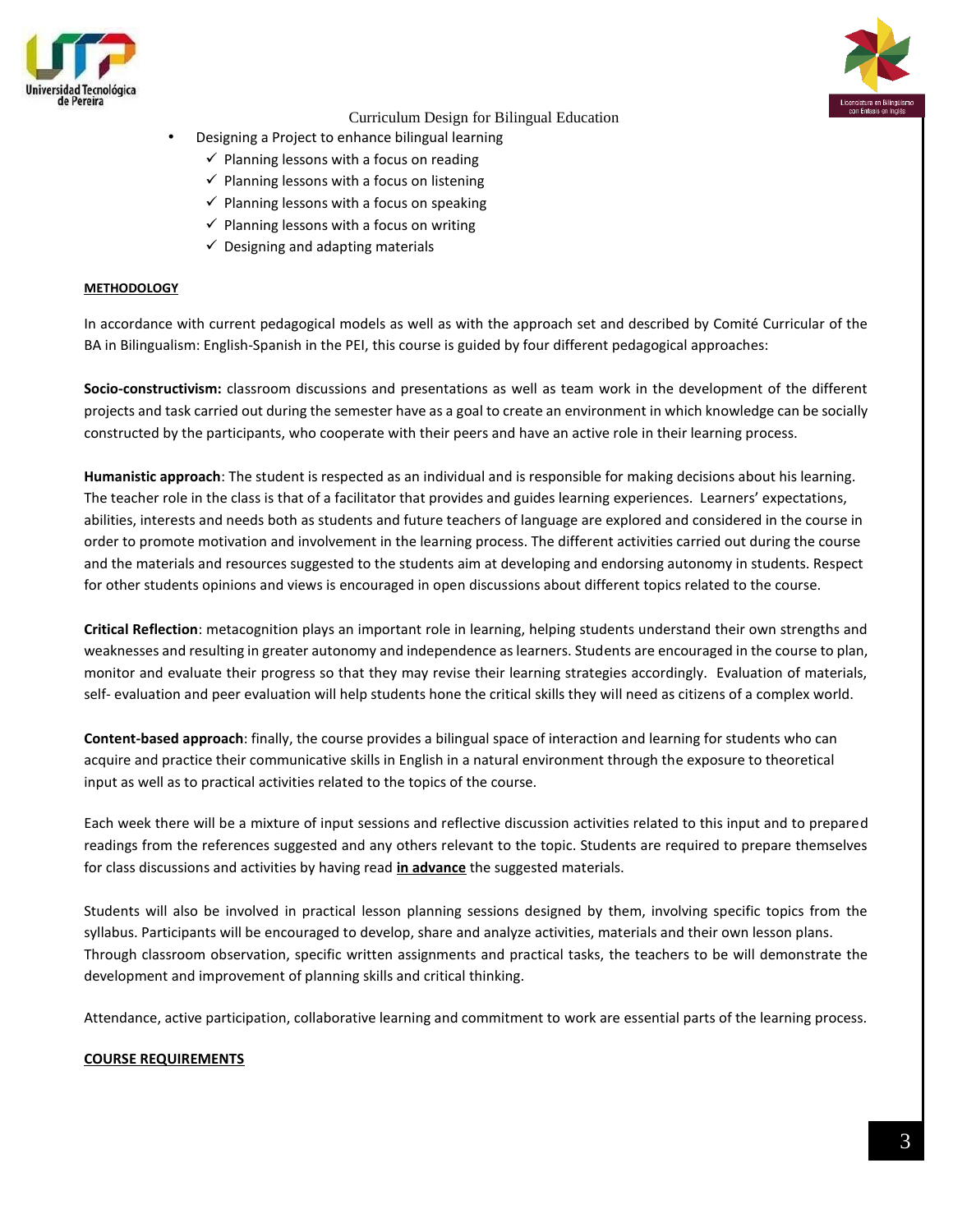





## **1. Demonstration of thoughtful completion of readings:**

Participants are expected to complete all reading assignments prior to class and to be prepared to actively participate ingroup discussions. Work with the required text must include exploring vocabulary, grammar and pronunciation as well as the connections of the text with students' previous knowledge, experiences and insights and with other related texts or ideas.

The texts selected, though relevant and updated, are just a provocation for students, who will benefit from autonomous exploration of topics surging from the text.

Texts should be printed and annotated or at least, students' should bring to class their notes on them.

## **2. Active involvement in class:**

Throughout the course, participants will be involved in small group and whole class discussions. Everyone is expected to participate actively and in an informed manner through discussion and response. It is also expected that students engage in an online update via mail, or any other learning management system or social network that the group decides to use for the course. Students are expected to take notes of the developments of the class as a strategy for developing language competences and synthesizing ideas.

## **3. Timely submission of projects and assignments.**

## **COURSE EVALUATION AND ASSESSMENT**

Throughout this course, teachers to be will be assessed taking into account both individual performance as well as group work. Theoretical and practical tasks and assignments and a final evaluation will be considered. Written reports and other assignments must be completed. Formative and summative assessment will be provided to the students.

Apart from content appropriateness and/or accuracy, language competence will be considered and graded based on a global scale of achievement with international standards (see scale below).

Participants will document their progress through their participation in class and submission of assignments. They are encouraged to keep in touch with the instructor, each other, and the course content through e-mails and making use of social media (Facebook, Twitter, Google+, etc.) In case of having provable problems with assignments, readings, or class contents, **students must design an alternative pedagogical proposal and get into agreements with the professor with awareness of time schedules and dates of submission. (The presentation of sit in exams does not follow this procedure)**

Students in this course will be evaluated according to the following scheme:

**PARTIAL GRADE 1=> 30% of final grade.** It will be calculated according to the following tasks and products:

- **40% Product 1**: Test in relation to the topics and resources of the first module (videos/readings)
- **40% Product 2:** Reflection on language results and metacognitive action plan for individual linguistic development.
- **20% In and out of class activities**

## **PARTIAL GRADE 2 => 25% of final grade**

**60% In and out of class activities**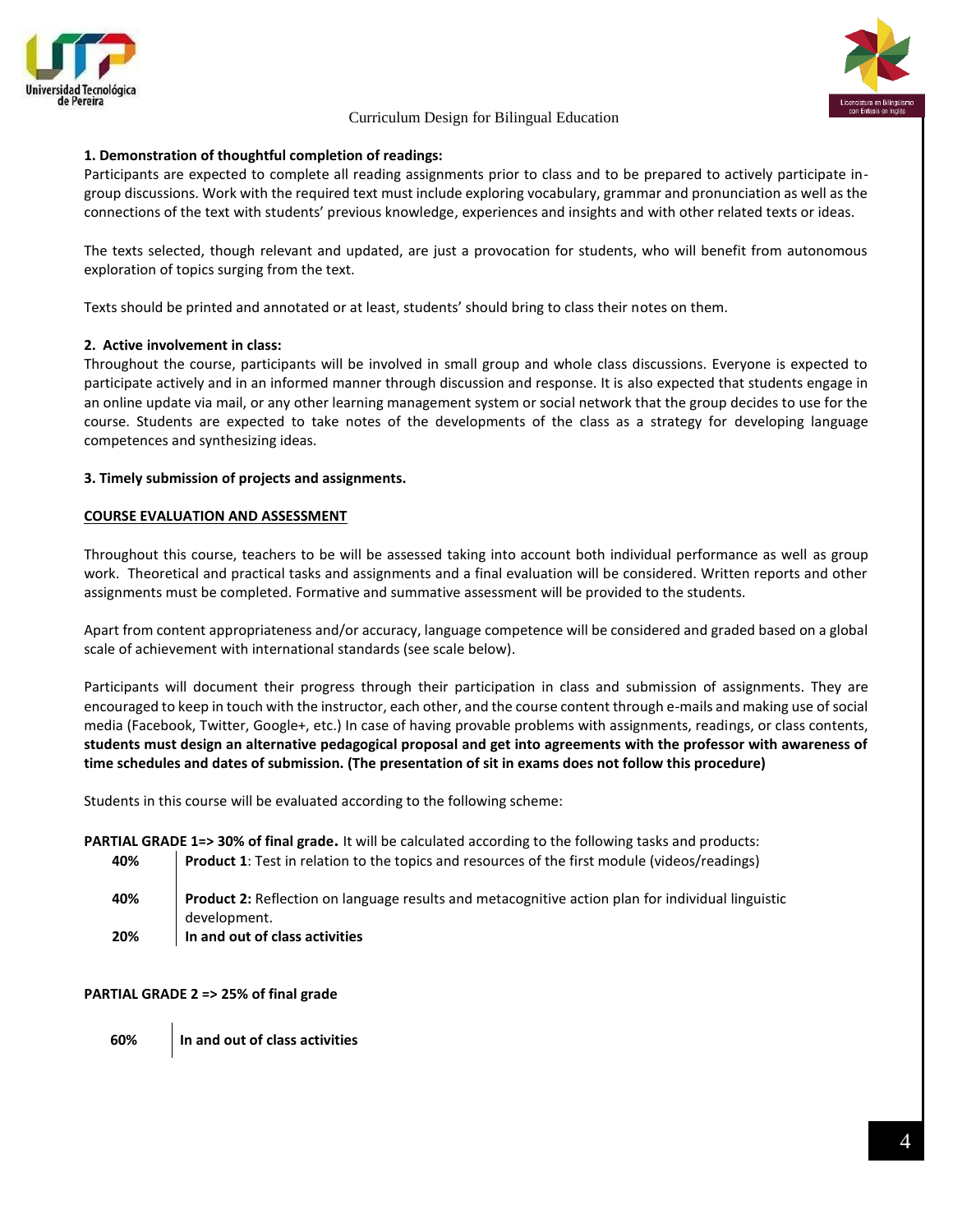



**50% Exam**

**PARTIAL GRADE 3 => 25 % of final grade**

Process of design of a didactic unit.

## **PARTIAL GRADE 4: COOPERATIVE LANGUAGE STUDY => 20%**

Students will organize themselves in groups to study and work in the development of their language skills (reading/writing/speaking and listening). The groups must meet at least once every week.

They will document the group sessions as well as the individual progress of each student from the group. With that purpose the group will complete a form created by the professor to facilitate the report of the information. Oral interviews may be required to present results and challenges.

\*\*\* *Since both mastery of the language and mastery of the specific content of the course are necessary skills for the teachers to be, the language competence demonstrated in the tasks and assignments submitted by the students will be considered in the assessment.* 

## **ETHICAL CONSIDERATIONS**

The students of this program are to be education professionals, and therefore, must consider the ethical principles of the teaching profession. The four main maxims that underline ethical and moral behavior are:

## **PERSONAL AND ACADEMIC GROWTH**

"A teacher affects eternity; he can never tell where his influence stops." - Henry Brooks Adams. As future teachers, participants in this course will have the responsibility of guiding the future generations towards their academic and personal development. Awareness and acceptance of that responsibility entails embracing the task of becoming the best possible teachers, committed to professional and personal development that may enrich their lives and the educational experiences of those in their care.

## **RESPECT**

This classroom honors human dignity, emotional wellness and cognitive development of both, the students and the professor. The students and the professor are human beings deserving respect, understanding and tolerance. As models of spiritual and cultural values, students are encouraged to respectfully bring to the teacher's attention their concerns and disagreements in relation with course events, applying the wise principle of treating others as we would like ourselves to be treated and understanding that learning is a path that we are all walking.

## **TRUST**

In the search of social justice, the students and the professors must establish a professional relationship of fairness, openness, and honesty. Thus, communication is essential. The constructive discussion and solution of problems with each other must strengthen the connection between the members of the classroom. Students should rest assured that the teachers of this course are aware of the importance that the correct assessment of students' competences and performance may have for their academic development as well as for their working future. The teachers will endeavor to implement assessment methods that are valid, open, fair and congruent with course objectives.

## **HONESTY**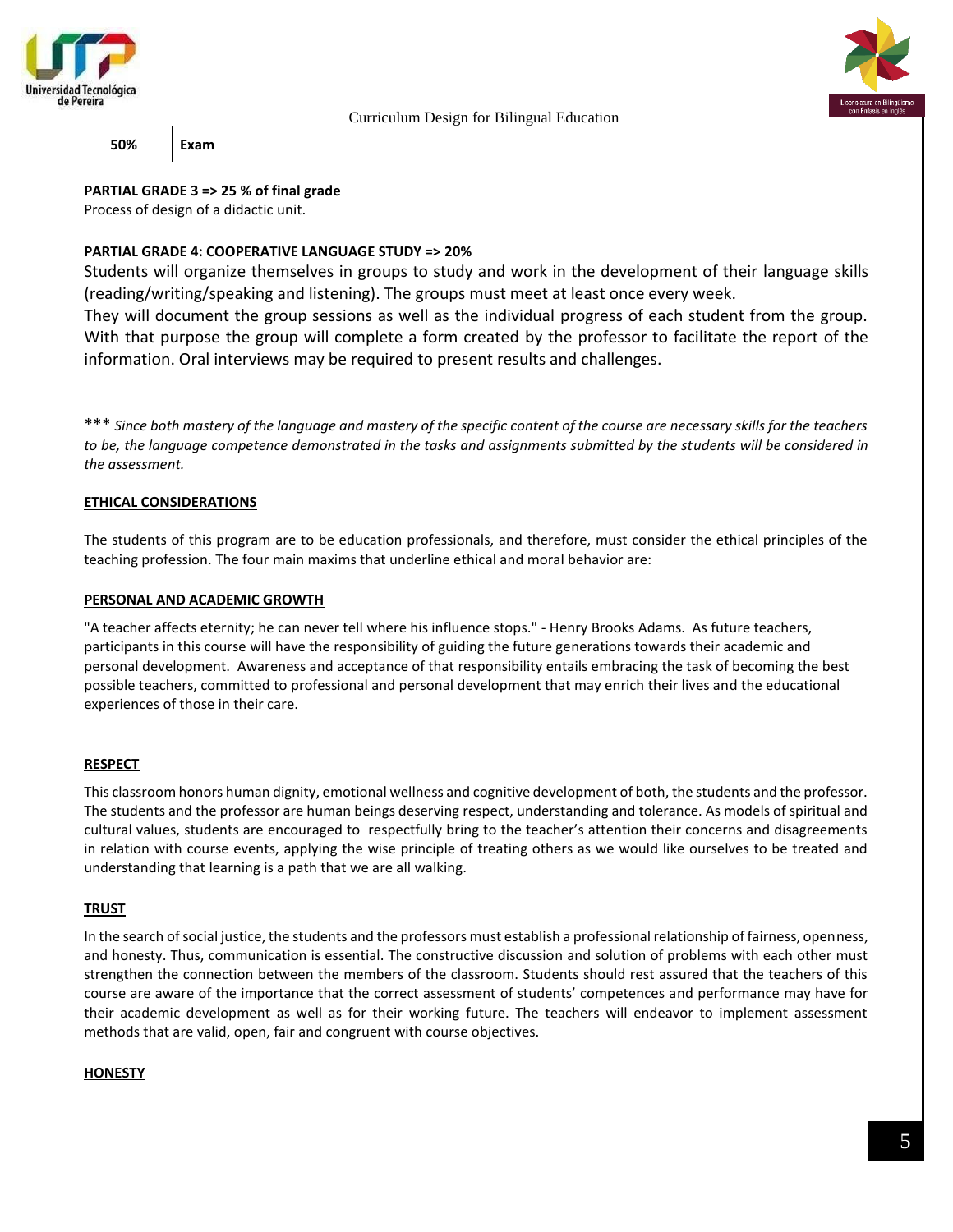



Integrity is defined as "adherence to moral principles; honesty". Honesty is one of the values we expect our students to be guided by. Honesty must be employed when reflecting on self-performance and on how we are facing our commitments and responsibilities because only an honest assessment will help us to grow both academically and as human beings. In relation with projects and assignments, honesty is of the utmost importance, since the purpose of collecting and assessing a task is to collect information about students' achievements and weaknesses so that the teacher may help to overcome those difficulties. If the work submitted is not done by you, this assessment fails to fulfill its purpose.

### **Any collaborative work must have been previously discussed with the professor to be approved.**

**Plagiarism or dishonesty of any kind will not be accepted and will bring about the disciplinary process foreseen in the UTP regulations.**

## **LINGUISTIC COMPETENCE**

English is the primary language for communication in the classroom. Participation in class activities and tasks must help students advance in their learning language process and improve their communicative competence. With this purpose oral and written discourse will be assessed and valued in all classroom activities and will represent 30% of every grade. Students are required a B2+ level of communicative competence according to the CEFR.

Criteria to manage the linguistic performance of students will be defined for each particular task to be submitted.

### **RESOURCES**

### **Curriculum Design Virtual Environment**

The course will take advantage of virtual environments to support regular classes. We will keep a Schoology course that will be the channel for submission of most tasks. All students must have enrolled it by the end of week 2. Professional language and behavior are expected of students when interacting in the virtual platform.

**Important note:** The professor and students will commit to use Schoology as a learning platform for the course. In case unexpected situations come about during the semester, Schoology will be used as the means of communication and for development and submission of tasks.

#### **Bibliography (Available at the University Library)**

- Alderson J. C., (2000). Assessing reading. Cambridge University Press, USA
- Baxter, A. (1997). Evaluating your students. Richmond: London, UK.
- Boyles, N. (2014) Close reading without tears *Educational leadership 72*(1), 32-38.
- Branden, K. (c2006): Task-based language education: From theory to practice. Cambridge University Press. U.K.
- Brown, H. D., (2007): Principles of language learning and teaching (5a Ed.)
- Brown, H. D.,(2001):Teaching by principles : An interactive approach to language pedagogy (2A ED.)
- Brown, J.D (1995): The elements of Language Curriculum, A systematic approach to program development. Heinle & Heinle Publishers.
- Buck, G. (2001) Assessing listening. Cambridge University Press, USA
- Campbell, C. & Hanna, K. (1992): Learner based teaching. Oxford University Press. U.K.
- Carr, Nathan (2011) Designing and Analyzing Language Tests. Oxford University Press.
- Celce-Murcia, M. (ed) (2001): Teaching English as a Second or Foreign Language, Heinle &Heinle Ed.
- Celce-Murcia, M., Brinton, D.M.; Goodwin, J.M., (1996): Teaching pronunciation : A reference for teachers of English to speakers of other languages
- Combee, C., Davidson, P., O'Sullivan, B., Stoynoff, S. (2012) The Cambridge Guide to Second Language Assessment. Cambridge University Press.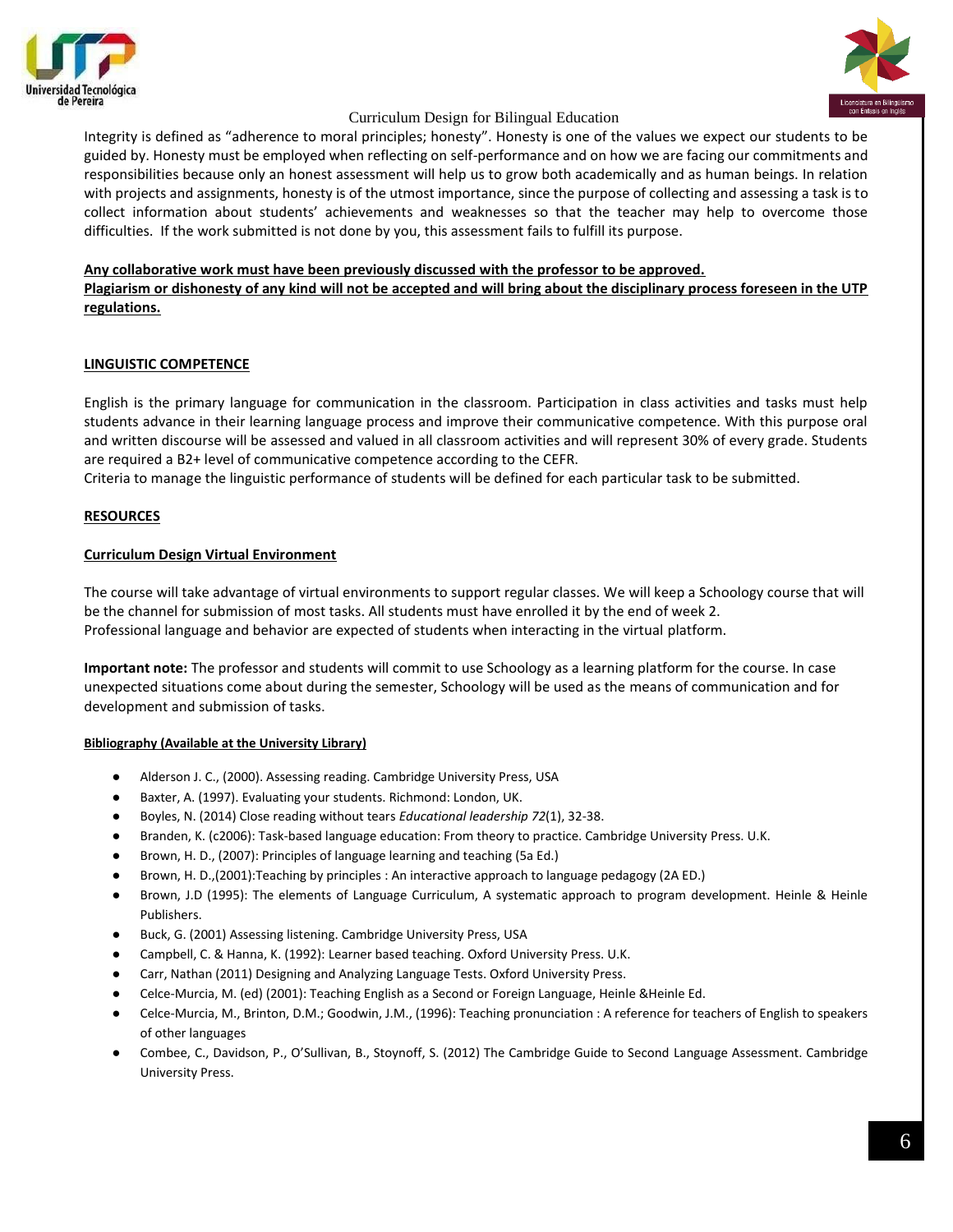

- Colombia. Ministerio de Educación Nacional [MEN].(2006): Estándares Básicos de Competencias en lenguas extranjeras: Inglés. Formar en lenguas extranjeras: ¡el reto! Lo que necesitamos saber y saber hacer.
- Common European Framework of Reference for Languages : Learning, teaching, assessment (2003) CUP.
- Curwin, R.L. Can assesments motivate? *Educational leadership 72*(1), 38-42
- Cushing Weigle,S. (2002) Assessing writing, Cambridge University Press, USA
- Coyle,D., Hood, P. and Marsh, D. (sf) The CLIL Tool Kit: Transforming theory into practice. Cambridge University Press
- Dudeney, G. (2000): The internet and the language classroom. Practical classroom activities. Cambridge Handbooks for language teachers. Cambridge University Press. U.K.
- Graves, K. (2000) Designing language courses. A guide for teachers. Heinle, Cengage Learning, Estados Unidos.
- Harmer, J., (2001): The practice of English language teaching : Completely revised and updated (3A ED.)
- Henning, G. (1982/2012) Twenty common testing mistakes for EFL teachers to avoid. *English teaching forum*, n°3, 33-36
- Hughes, A. (2007): Testing for language teachers. Cambridge University Press. U.K.
- Larmer, J. (2014) Boosting the power of projects. *Educational leadership 72*(1), 42-48
- Lee, D. C., Cohen A.D.,Thalheimer, K. M.(c1994), Assessing Language Ability in the Classroom, Heinle & heinle publishers
- Luoma S. (2002): Assessing speaking, Cambridge University Press, USA
- Mckay, P. (2006): Assessing Young Language Learners, Cambridge University Press, USA
- Nation, I.S.P. and McCallister, J. (2010) Language Curriculum Design. ESL and Applied Linguistic Professional Series. Routledge. New York.
- Norris, J. M. (2000/2012) Purposeful language assessment: selecting the right alternative test. . *English Teaching Forum*, n° 3, 41- 45.
- Nunan, D. (1988): The learner centred curriculum. Cambridge University Press. U.K.
- Nunan, D.(c1989): Designing tasks for the communicative classroom. University Press. Estados Unidos.
- O'Malley J. M., Chamat A. (1990), Learning strategies in second language acquisition, Cambridge University Press, USA
- Perez Basanta, C. (1995/2012). Coming to grips with progress testing: some guidelines for its design. *English Teaching Forum*, n° 3, 37-40.
- Puchta, H., Rinvolucri, M., Arnold, J., Fonseca, M.C.(c2007) Multiple Intelligences in EFL : Exercises for Secondary and Adult **Students**
- Purpura James E. (2004) Assessing grammar, Cambridge University Press, USA
- Richards, J., & Lockhart, C. (1996): Reflective teaching in second language classrooms
	- Chapter 6: The structure of a language lesson
- Richards, J.,Rodgers, T. (2001c ) Approaches and methods in language teaching, Cambridge University Press, USA
- Richards, J.C. and Renandya, W. (eds.), (2002): Methodology in language teaching: an anthology of current practice. Cambridge University Press. U.K.
- Richards, J. (2013) Curriculum approaches in language teaching: Forward, Central and Backward Design. RELC Journal: A journal of language teaching and research, 44 (1), 5-33.
- Scrivener, J. (2001 Learning teaching. A guidebook for English language teachers.
- Tomlinson, B. (1998), Materials development in language teaching, Cambridge University Press, USA
- Ur, P., Wright, A., (c1992): Five-minute activities: A resource book of short activities. Cambridge University Press. U.K.
- Ur, Penny (2003): A Course in Language Teaching Practice and Theory. Cambridge University Press. U.K.
- Wajnryb, Ruth (2004): Classroom Observation Tasks**.** Cambridge University Press. U.K.
- Richards, J. (2001): Curriculum Development in language teaching. Cambridge University Press. U.K.
- Wilson, J.J, Harmer, J. (2008): How to Teach Listening
- Woodward, T. (2001c) Planning lessons and courses: Designing sequences of work for the language classroom. Cambridge University Presss, USA

#### **Videos**

#### **Learning**

El cerebro digital: cómo piensa y siente <https://www.youtube.com/watch?v=rc-wnsI8MuU&feature=youtu.be>